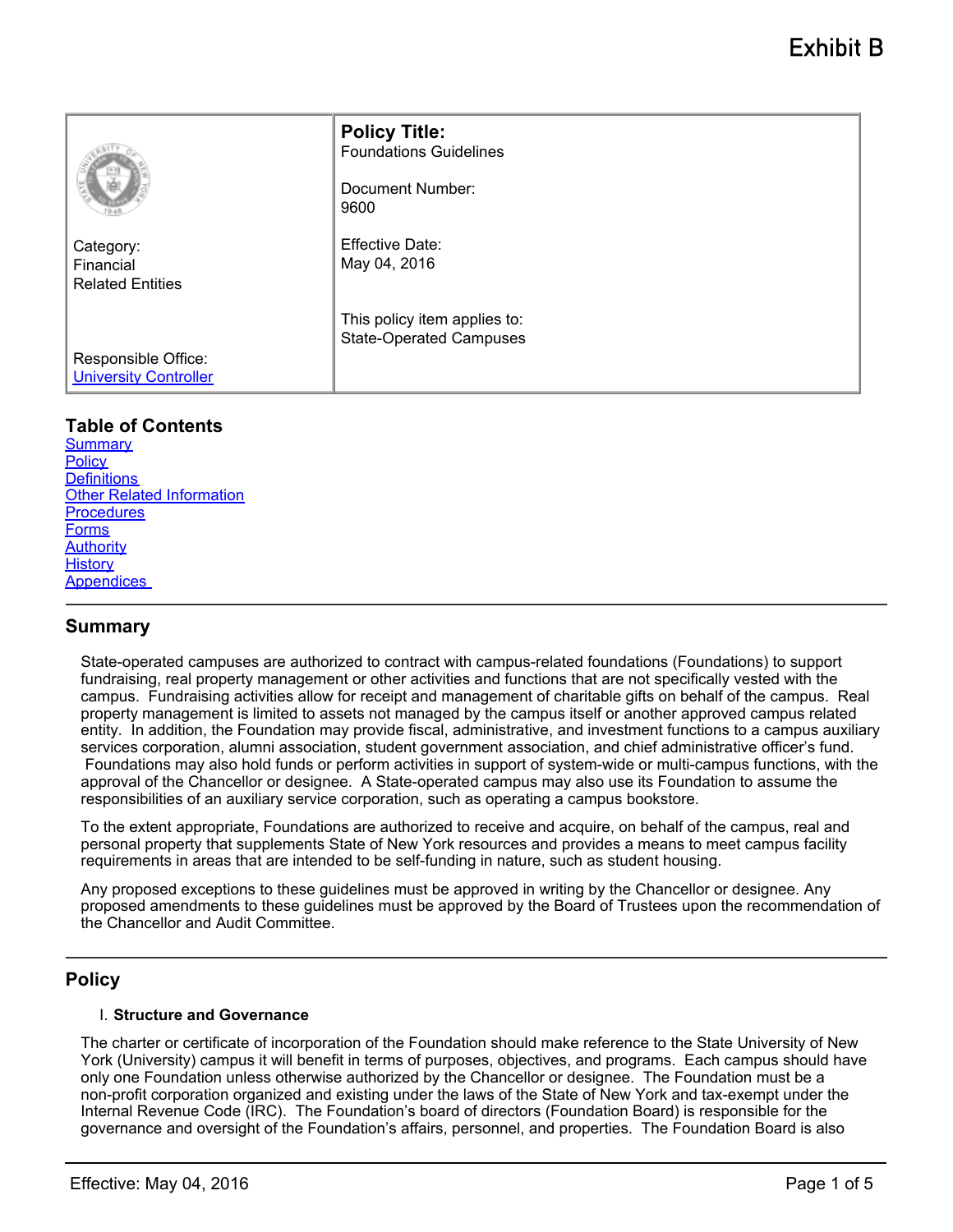responsible for issuing necessary policies, ensuring the Foundation operates in accordance with its mission and all legal requirements, and monitoring the Foundation's financial condition.

The campus president (including any acting or interim president approved by the Board of Trustees) or designee will be an ex officio, voting member of the Foundation Board and shall have the right to serve at the campus president's option, on the governance body of any Affiliate, but may not serve as the chair of the board of the Foundation or any Affiliate, or as the manager or president of the Foundation or any Affiliate. If a Foundation performs activities in support of more than one campus, at least one campus president or designee among the campuses supported must serve as an ex officio, voting member of the Foundation Board. A majority of the Foundation's directors and of the governance body of any Affiliate should be individuals who are not faculty, staff, or students of the campus. No members of the Campus Council may serve on the Foundation Board or the governance body of any Affiliate.

The Foundation is authorized to establish one or more Affiliates as permitted by law. Each Affiliate should be a non-profit corporation organized and existing under the laws of the State of New York and tax-exempt under the IRC, unless a different corporate structure is more appropriate as determined by the Foundation Board. Prior to formation of an Affiliate, a plan outlining the structure, governance, purpose, and initial and planned funding/capitalization of each proposed Affiliate, must be approved in writing by the campus president upon consultation with the Chancellor or designee. The majority of the governance body of each Affiliate should also be members of the Foundation Board. To the extent that any Affiliate is formed as a single member limited liability company and the Foundation is the sole member thereof, the governance documents for such limited liability company need not provide for the campus president or designee to serve on the governance body for such single member limited liability company.

The certificate of incorporation and other organizing documents (e.g. bylaws or operating agreement) of a Foundation and each of its Affiliates must provide that the net assets of the organization be distributed to the University, or other University-approved entity organized for similar purposes, on behalf of the campus or the Foundation, respectively, in the event the Foundation or any of its Affiliates is dissolved. Dissolutions and dispositions of related net assets are subject to all applicable laws, regulations, and restrictions. Copies of all organizing documents, including all amendments thereto must be on file with the Office of the University Controller.

### II. **Accountability, Compliance and Reporting**

The Foundation and each of its Affiliates must operate in accordance with sound business practices and at a minimum, must:

- Obtain the respective Board's approval of the annual budget and the audited financial statements.
- Cause an appropriate official of the Foundation to provide periodic fiscal reports to the Foundation Board for its review.
- Develop, administer, and communicate written policies and procedures for all key business functions. These policies and procedures should, at a minimum, cover the following areas: (i) cash receipts and disbursements, (ii) gift acceptance, (iii) spending, (iv) endowment funds management, including asset allocation, the selection of investment managers and the spending formula, (v) investment management, (vi) procurement (including travel expenses and credit cards), (vii) payroll, (viii) inventory, (ix) agency accounts, (x) conflicts of interest and (xi) whistleblowers. Such policies shall ensure that disbursements are reasonable business expenses that support the campus, are consistent with donor intent, are adequately documented, and do not conflict with the law. If the Foundation or any of its Affiliates engages a third-party (e.g. an auxiliary service corporation) to provide administrative support services, each must ensure that this third-party has in place, to the extent applicable, the written policies and procedures enumerated above.
- Comply with all applicable laws, including the Non-profit Revitalization Act of 2013, each as amended from time to time.
- Establish and maintain a system of internal controls designed to provide reasonable assurance of the achievement of objectives, reliability of financial reporting, safeguarding of assets, effectiveness and efficiency of operations, and compliance with laws and regulations.
- Ensure that the proceeds of campus fundraising are appropriately recorded, credited, acknowledged and administered based on legal requirements and donor stewardship parameters.
- Adhere to principles as defined in the "Donor Bill of Rights" and the Association of Fundraising Professionals' "Code of Ethical Principles and Standards of Professional Practice."
- Adhere to all applicable legal requirements and University procedures when providing fiscal, administrative, and investment functions to the auxiliary services corporations, alumni associations, student government associations and/or the chief administrative officer's fund.
- Ensure appropriate student and faculty participation when assuming the responsibilities of the auxiliary service corporation.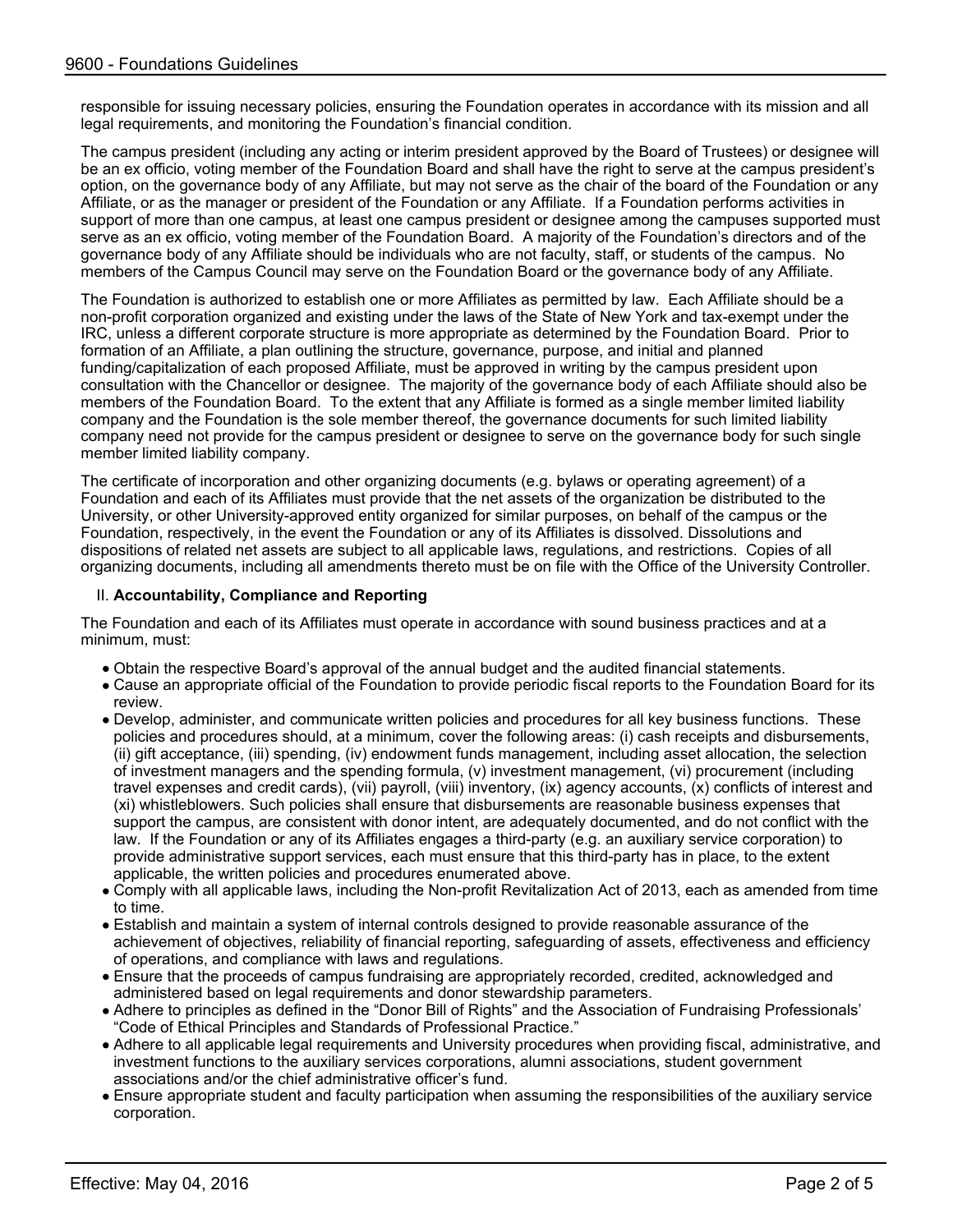Foundations and their Affiliates are prohibited from engaging in the following activities:

- Instructional and credit-bearing programs;
- Sponsored research programs (Sponsored research programs are to be administered by The Research Foundation for The State University of New York ("Research Foundation")); and
- Activities that generate revenue from the use of State property (e.g., cell tower leases and pouring rights); or
- Those that are prohibited by law, policy or regulation.

Any exception to these prohibitions must be requested in writing by the Foundation and campus president, submitted to the Chancellor or designee. The request must include the business case or basis for the exception including the operational, financial and other benefits; must certify compliance with all applicable laws; and must demonstrate that notice of the requested exception has been provided to all affected parties, including without limitation the Research Foundation, campus faculty and any other campus related entity. Written requests will be reviewed and evaluated to determine whether sufficient justification has been provided for approval. Each exception to these prohibitions must be approved in advance by the Chancellor or designee and must be consistent with all applicable laws. Exceptions will be incorporated into the contract between the Foundation and the campus by amendment and will be effective upon approval by the Chancellor or designee and all required external state agencies.

Each Foundation and its Affiliates must prepare annual financial statements (consolidated or separately issued) in conformity with U.S. generally accepted accounting principles and have an audit conducted by a licensed, independent certified public accounting firm or sole practitioner (independent auditor) in accordance with generally accepted auditing standards. To enable the University to include pertinent information in its annual financial statements, the audit must be completed within 90 days after the close of the Foundation's fiscal year. Consistent with principles of good governance, the independent auditor should be appointed only after a competitive procurement process. The term of appointment must be for no more than a five-year term, after which each Foundation and/or Affiliate (as applicable) must solicit these services through a new competitive procurement process.

The books and records, financial condition, operating results, and program activities of the Foundation and its Affiliates are also subject to periodic audit by the Office of the University Auditor and, to the extent allowed by law, by outside regulatory bodies. All audit reports from whatever source, the certified (consolidated) financial statements and any management letter, together with the associated corrective action plan of the Foundation and each of its Affiliates must be promptly provided to the campus president and the Office of the University Controller. Management's corrective action plan should include the planned timeframe for addressing the independent auditor comments. Additionally, on an annual basis, the Foundation must certify to the University that it and each of its Affiliates has complied with the terms of the contract between it and the campus including the provisions of these guidelines.

The Foundation and its Affiliates must meet all regulatory filing requirements on a timely basis (e.g. federal and state taxing authorities, Attorney General Charities Bureau, etc.). Additionally, the Foundation and its Affiliates must also comply with University guidelines related to the adoption of a conflict of interest policy and annually report to the Office of the University Auditor by January 31, all potential or actual conflicts of interest disclosed by Foundation Board members and officers.

#### III. **Linkage to Campus**

A formal contract, in substantial accord with the model contract developed by the University (Appendix A), must be executed between the campus and the Foundation. The contract should authorize the Foundation to operate on campus, and should enumerate its activities and those of each Affiliate it establishes. Each authorized activity should be identified in the contract (Exhibit C), with written amendments required for new activities. The contract must be approved by the Chancellor or designee (and external State agencies when required), can extend for a period of not more than 10 years,<sup>[1]</sup> and must be terminable by the University in whole or part with 45 days written notice given by the University.

Any reimbursement to the campus for the use of space, utilities, and other services that the campus provides to the Foundation should be consistent with the approved annual budget and terms and conditions of the contract with the campus (Exhibit D).

The Foundation's use, if any, of the campus name and marks for fundraising, or other appropriate purposes, must be authorized pursuant to the contract between the Foundation and the campus.

### IV. **Amendments**

These guidelines may be amended from time to time by the Board of Trustees upon public notice and the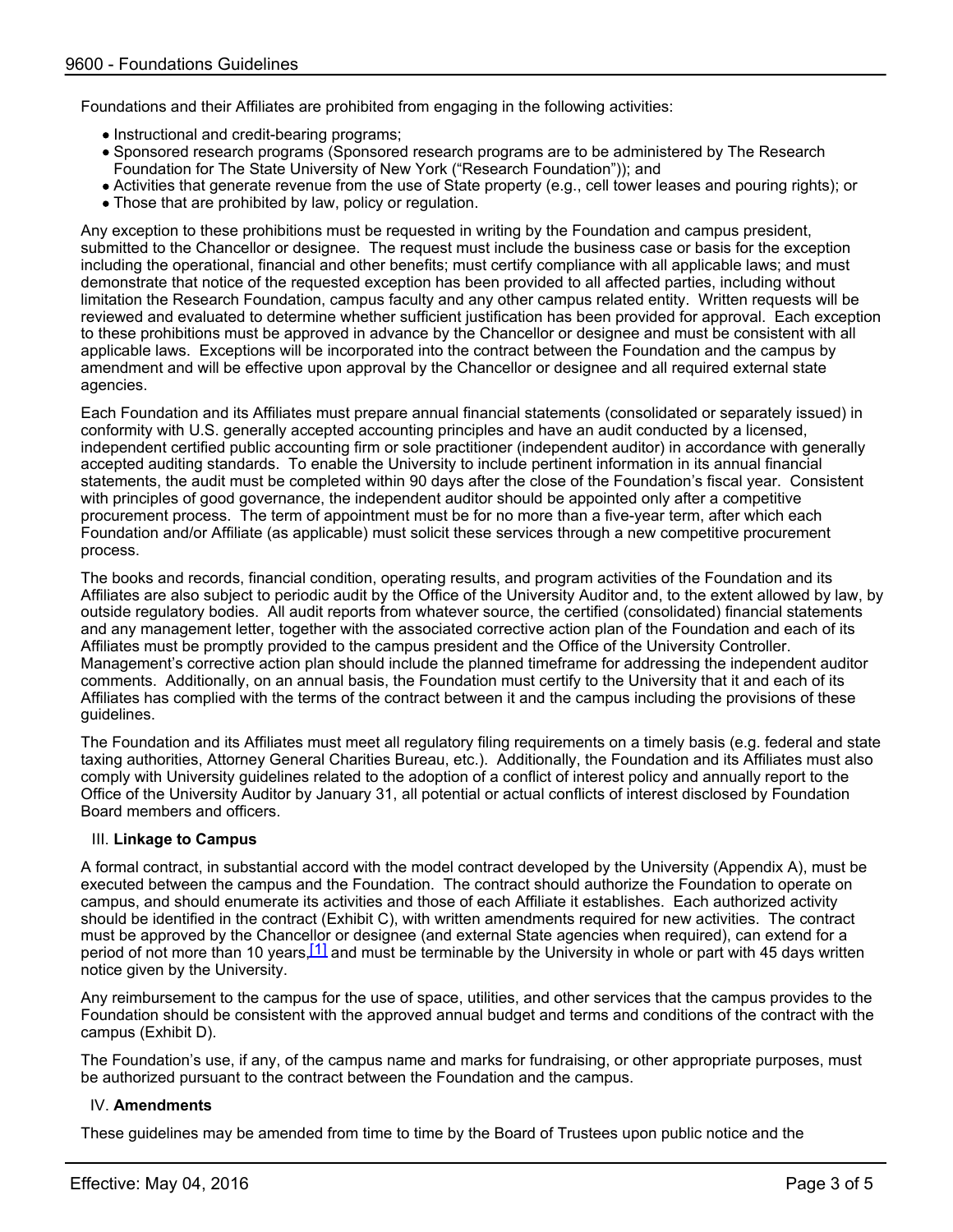recommendation of the Chancellor and Audit Committee of the Board of Trustees. All guideline amendments shall become effective upon a duly adopted amendment to the contract between the University and the Foundation.

[1] Contract terms exceeding five years are subject to pre-approval by External State agencies and may not be approved without a satisfactory business justification.

### **Definitions**

**Affiliate** means an entity formed by the Foundation to assist it in meeting the specific needs of, or providing a direct benefit to the campus, the University as a whole, or the associated Foundation. The objective and purpose of the Affiliate must be consistent with the overall mission of the University.

**Chief Administrative Officer's Fund** means a fund established pursuant to Article XVI of the Board of Trustees' Policies.

**Campus Council** means a council for a State-operated campus as provided by NYS Education Law §356, to perform functions, prescribed by statute and the Board of Trustees, at its respective campus.

# <span id="page-3-0"></span>**Other Related Information**

[Code of Ethical Standards of the State of New York](http://www.dos.state.ny.us/ethc/lawsregs.html)

[Code of Ethical Principles and Standards of Professional Practice of Fundraising Professionals \(AFP\)](http://www.afpnet.org/Ethics/EnforcementDetail.cfm?ItemNumber=3261) 

[Donor Bill of Rights](http://www.afpnet.org/ethics/enforcementDetail.cfm?ItemNumber=3359)

[New York Non-profit Revitalization Act of 2013](http://open.nysenate.gov/legislation/bill/A8072-2013) amending the Not-For-Profit Corporation Law

# <span id="page-3-1"></span>**Procedures**

There are no procedures relevant to this policy.

#### **Related Policies**

[SUNY Policy Doc. No. 9300 Alumni Associations Guidelines](http://www.suny.edu/sunypp/documents.cfm?doc_id=127) [SUNY Policy Doc. No. 9400 Auxiliary Services Corporations Guidelines](http://www.suny.edu/sunypp/documents.cfm?doc_id=134) [SUNY Policy Doc. No. 9500 Other Related Entities Guidelines](http://www.suny.edu/sunypp/documents.cfm?doc_id=842)

### <span id="page-3-2"></span>**Forms**

There are no forms relevant to this policy.

## <span id="page-3-3"></span>**Authority**

[NYS Education Law §355](https://www.nysenate.gov/legislation/laws/EDN/355) (Powers and duties of trustees – administrative and fiscal functions)

Refer to the New York State Legislature site for the menu of the [Laws of New York State](https://www.nysenate.gov/legislation/laws/).

[Internal Revenue Code §501\(c\)\(3\)](http://www.irs.gov/Charities-&-Non-Profits/Charitable-Organizations/Exemption-Requirements-Section-501(c)(3)-Organizations) (Exemption from tax on corporations)